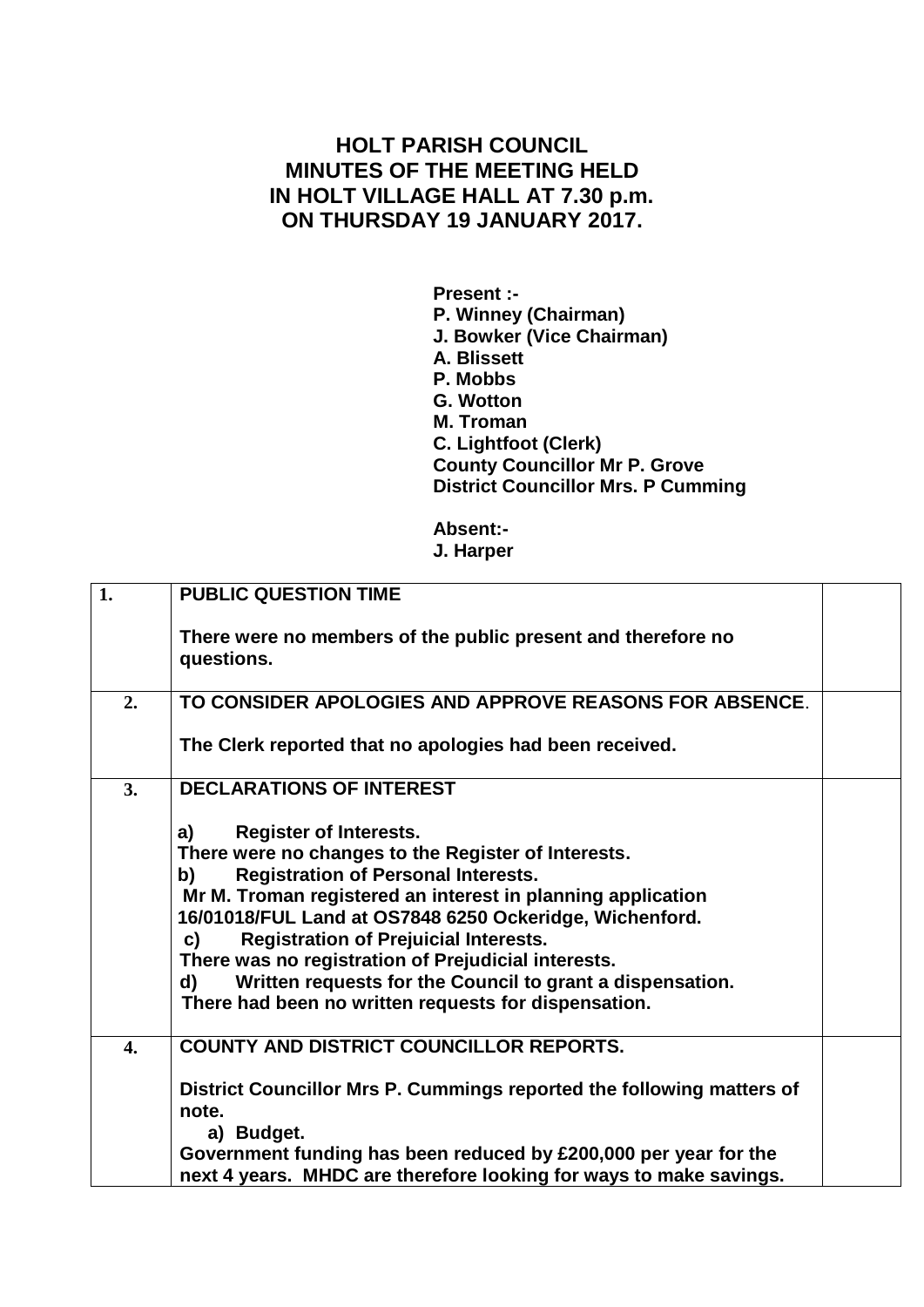|    | Some savings will be made by providing new accommodation for the<br>Council.                                                                                                                                                                                                                                                              |           |
|----|-------------------------------------------------------------------------------------------------------------------------------------------------------------------------------------------------------------------------------------------------------------------------------------------------------------------------------------------|-----------|
|    | b) Refuse collection service.                                                                                                                                                                                                                                                                                                             |           |
|    | The refuse collection service is currently out to tender with bids being<br>considered.                                                                                                                                                                                                                                                   |           |
|    | c) Planning application 16/01018/FUL Land at OS 7848 6250                                                                                                                                                                                                                                                                                 |           |
|    | Ockeridge, Wichenford.                                                                                                                                                                                                                                                                                                                    |           |
|    | The application for holiday accommodation was approved by MHDC<br>committee. However, the conditions imposed prevent them being<br>used as a permanent residence as tendency is restricted to 90 days<br>and a register needs to be maintained of all occupants. There is also<br>the necessity to replace the entrance to the main road. |           |
|    | The Chairman raised the issue of costs being awarded to MHDC                                                                                                                                                                                                                                                                              |           |
|    | following the unsuccessful appeal to the Planning Inspectorate on the                                                                                                                                                                                                                                                                     |           |
|    | Millennium Green application, District Councillor Mrs P. Cummings                                                                                                                                                                                                                                                                         |           |
|    | stated that whilst it was the intention of MHDC to claim costs nothing                                                                                                                                                                                                                                                                    |           |
|    | further had been reported on this to date.                                                                                                                                                                                                                                                                                                |           |
|    | County Councillor Mr P. Grove provided the Clerk with a copy of his                                                                                                                                                                                                                                                                       |           |
|    | report on County Council matters. The main issues were:-                                                                                                                                                                                                                                                                                  |           |
|    |                                                                                                                                                                                                                                                                                                                                           |           |
|    | a) Ofsted.                                                                                                                                                                                                                                                                                                                                |           |
|    | WCC have recently received an Ofsted inspection of Children's<br>Services. The report has yet to be published but WCC are already                                                                                                                                                                                                         |           |
|    | addressing some of the issues that will be raised in the report.                                                                                                                                                                                                                                                                          |           |
|    | b) Carrington Bridge.                                                                                                                                                                                                                                                                                                                     |           |
|    | It is likely a decision will be made on the proposal to widen the                                                                                                                                                                                                                                                                         |           |
|    | Carrington Bridge in July 2017. The time scale of the project will be                                                                                                                                                                                                                                                                     |           |
|    | approximately 2 years.                                                                                                                                                                                                                                                                                                                    |           |
|    | c) Dropped kerb Woodbury Park.                                                                                                                                                                                                                                                                                                            |           |
|    | This work is due to be carried out at the end of January, beginning of<br>February.                                                                                                                                                                                                                                                       |           |
|    | d) Red Lion Junction.                                                                                                                                                                                                                                                                                                                     |           |
|    | County Councillor Mr P. Grove stated he had highlighted the issue of                                                                                                                                                                                                                                                                      | <b>PG</b> |
|    | the bottle neck of traffic at the junction at the Red Lion. Highways are                                                                                                                                                                                                                                                                  |           |
|    | currently assessing the situation.                                                                                                                                                                                                                                                                                                        |           |
|    | e) Footpath to Broomfields.                                                                                                                                                                                                                                                                                                               |           |
|    | Parish Council again highlighted their concerns over the safety of<br>pedestrians using the footpath to Broomfields. It has been reported                                                                                                                                                                                                 | <b>PG</b> |
|    | numerous times to Highways with no action take. County Councillor                                                                                                                                                                                                                                                                         |           |
|    | Mr P. Grove agreed to perform a site visit with a member of the                                                                                                                                                                                                                                                                           |           |
|    | Highways team.                                                                                                                                                                                                                                                                                                                            |           |
| 5. | TO APPROVE THE MINUTES OF THE MEETING OF HOLT PARISH                                                                                                                                                                                                                                                                                      |           |
|    | <b>COUNCIL HELD ON 17 NOVEMBER 2016.</b>                                                                                                                                                                                                                                                                                                  |           |
|    | The minutes of the Meeting of Holt Parish Council held on Thursday 17                                                                                                                                                                                                                                                                     |           |
|    | November 2016 were approved by Parish Council and signed by the                                                                                                                                                                                                                                                                           |           |
|    | Chairman as a true record.                                                                                                                                                                                                                                                                                                                |           |
|    |                                                                                                                                                                                                                                                                                                                                           |           |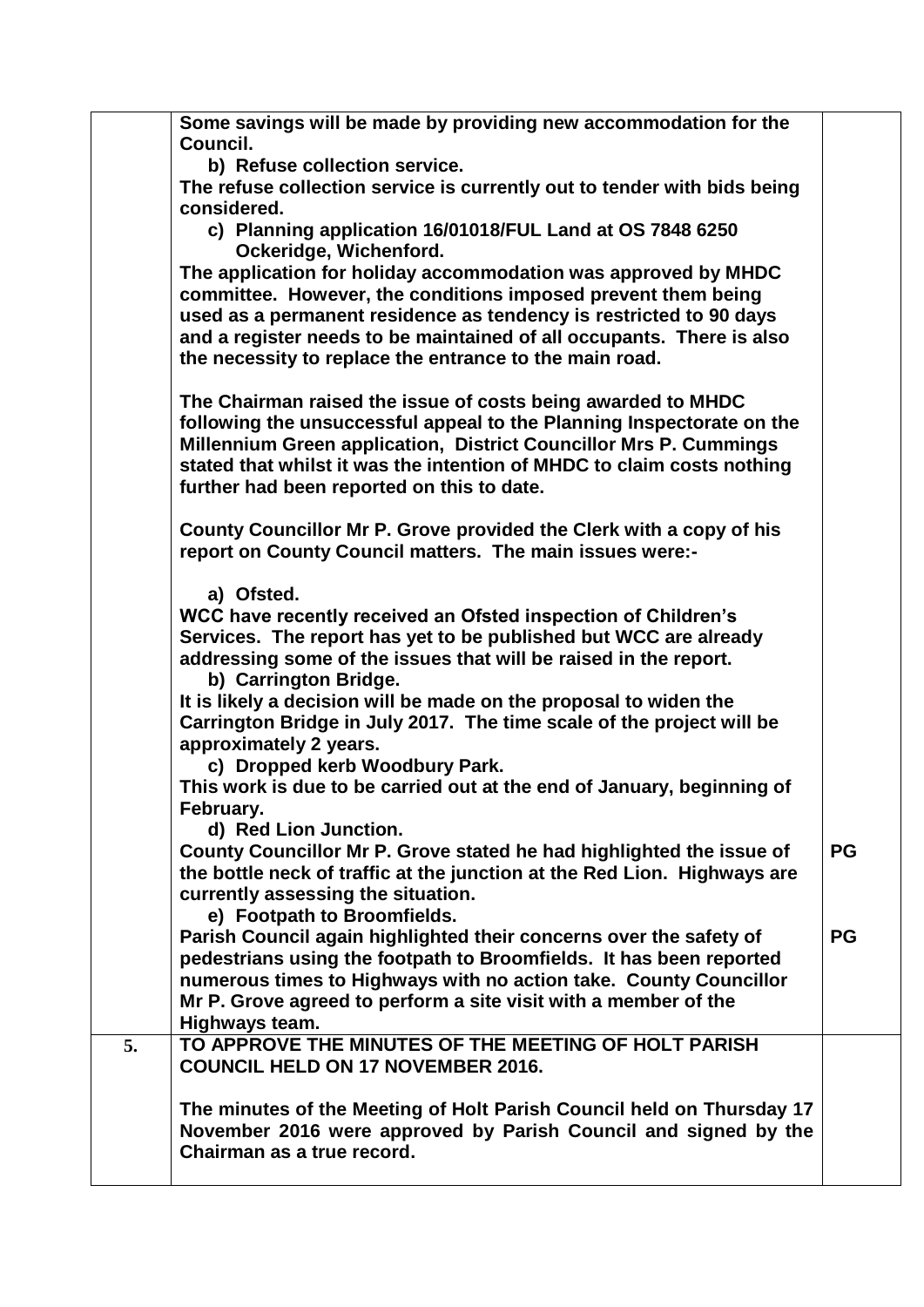| 6. | <b>PROGRESS REPORTS</b>                                                                                                                                                                                                                                                                                                                                                                                                                                                                                                                                                                                                                                                                                                                                                                                                                                                                        |            |
|----|------------------------------------------------------------------------------------------------------------------------------------------------------------------------------------------------------------------------------------------------------------------------------------------------------------------------------------------------------------------------------------------------------------------------------------------------------------------------------------------------------------------------------------------------------------------------------------------------------------------------------------------------------------------------------------------------------------------------------------------------------------------------------------------------------------------------------------------------------------------------------------------------|------------|
|    | a) BT Telephone Kiosk defibrillator project – progress report.<br>Parish Councillor Mr P. Mobbs provided the Clerk with the agreement<br>from the Ambulance service. As part of the terms and conditions of<br>this agreement is the necessity that the defibrillator is checked weekly.<br>Parish Councillor Mr P. Mobbs has provided a record sheet in the<br>telephone kiosk to provide a record along with his contact details so<br>any problems can be reported. Parish Councillor Mr P. Mobbs stated<br>he was happy to coordinate the weekly checks.<br>b) Transparency fund - update on application for funding.<br>The Clerk reported that she was still awaiting the grant monies from<br>this fund as there had been a query about the software. This was now<br>resolved and the application being processed.<br>c) Recruitment of Parish Footpaths Officer - update on progress. |            |
|    | There have been no further developments on this to date. Parish<br>Council were asked to keep making enquiries.<br>d) Red Lion Public House - update on exterior lighting.<br>The Clerk was asked to send a letter to Enterprise Inns courtesy of the<br>Red Lion complaining about the exterior lighting. The landlord is                                                                                                                                                                                                                                                                                                                                                                                                                                                                                                                                                                     | <b>ALL</b> |
|    | unable to alter some of the lighting which has been installed by<br>The Clerk was asked to send a further letter to<br><b>Enterprise Inns.</b><br>Highways highlighting the issue of flooding at Red Lion junction in<br>times of heavy rain.                                                                                                                                                                                                                                                                                                                                                                                                                                                                                                                                                                                                                                                  | <b>CL</b>  |
|    | e) Community Speed Watch - progress report.<br>This issue has still to be followed up by County Councillor Mr P. Grove.<br>f) Divisional funding - update on application.<br>The Clerk reported that the monies for the Divisional funding                                                                                                                                                                                                                                                                                                                                                                                                                                                                                                                                                                                                                                                     | <b>PG</b>  |
|    | application for the churchyard extension and Woodbury Park footpath<br>had now been received. The Chairman thanked County Councillor Mr<br>P. Grove for his generosity. District Councillor Mrs P. Cummings<br>reported that she had a small fund available. Parish Council decided to<br>make an application for £200.00 to cover the purchase of new<br>Christmas lights. The Clerk was asked to complete the necessary<br>paperwork.                                                                                                                                                                                                                                                                                                                                                                                                                                                        | <b>CL</b>  |
|    | g) Drain clearance - Cherry Orchard.<br>This work has been carried out. The Clerk was asked to report the drain<br>by the village shop which also requires sucking and jetting.<br>The Clerk reported that Parish Council's comments had<br>been<br>submitted.                                                                                                                                                                                                                                                                                                                                                                                                                                                                                                                                                                                                                                 | <b>CL</b>  |
| 7. | <b>PLANNING</b><br><b>Applications Pending.</b><br>a)                                                                                                                                                                                                                                                                                                                                                                                                                                                                                                                                                                                                                                                                                                                                                                                                                                          |            |
|    | 16/00497/FUL Proposed erection of a single dwelling, Tweenways, Holt<br>Heath, Worcester.                                                                                                                                                                                                                                                                                                                                                                                                                                                                                                                                                                                                                                                                                                                                                                                                      |            |
|    | The resubmission of this application was discussed. Parish Council did<br>not have any objections to the application.<br>Approvals/Refusals.<br>b)                                                                                                                                                                                                                                                                                                                                                                                                                                                                                                                                                                                                                                                                                                                                             |            |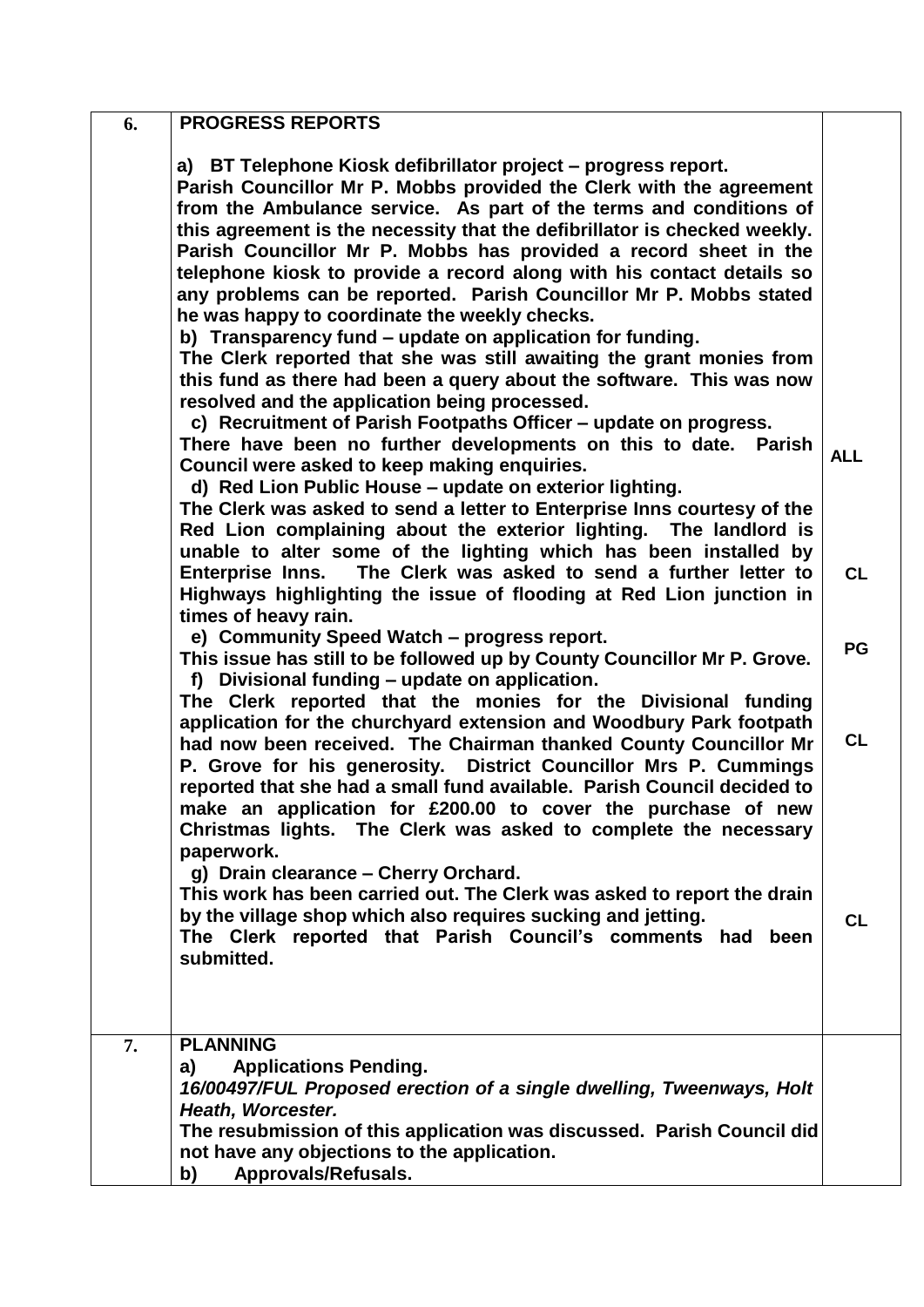|    | 16/01486/Out Wishville, Ockeridge Lane (Refused).<br>16/01018/FUL Land at OS7848 6250 Ockeridge. Wichenford (Approved).<br>This application was discussed under Agenda item 4 District Councillor<br>reports.                                                                                          |  |
|----|--------------------------------------------------------------------------------------------------------------------------------------------------------------------------------------------------------------------------------------------------------------------------------------------------------|--|
|    | 16/01265/FUL Top Barn Business Centre. Change of use to Kindergarten<br>and placement of temporary log cabin on site. (Approved).<br>16/01329/FUL Top Barn Business Centre. Change of use to mixed use,<br>storage and caravan sales and the siting of an office and associated<br>features (Approved) |  |
|    | <b>Other Planning issues.</b><br>C)<br>APP/J1860/W/16/3160329                                                                                                                                                                                                                                          |  |
|    | 15/00811/OUT Outline application for 24 dwellings, Field off School Lane<br>(Recommend Refusal)<br>Appeal Hearing Date Wednesday 8 <sup>th</sup> February 2017, The Council                                                                                                                            |  |
|    | Chamber, Avenue Road, Malvern WR14 3AF.                                                                                                                                                                                                                                                                |  |
|    | The appeal was discussed by Parish Council. It was agreed that those<br>members of Parish Council who would be attending the Hearing would<br>meet to discuss the verbal submission which would be made at the<br>Hearing.                                                                             |  |
| 8. | <b>FINANCE</b>                                                                                                                                                                                                                                                                                         |  |
|    | a) To note the current bank balances.                                                                                                                                                                                                                                                                  |  |
|    | It was confirmed that the Deposit Account stood at $\epsilon$ 4333.83p and the                                                                                                                                                                                                                         |  |
|    | Current Account stood at £1822.13p.<br>b) To consider payments made in accordance with the attached<br>schedule.                                                                                                                                                                                       |  |
|    | The following cheques were approved retrospectively by Parish<br>Council:-                                                                                                                                                                                                                             |  |
|    | Worcester Community First Responders (Cheque No. 1106) £100.00                                                                                                                                                                                                                                         |  |
|    | (defibrillator donation), Worcester Lions (Cheque No. 1107) £200.00<br>(Christmas sleigh donation), Mr W.P. Winney (Cheque No. 1108) £192.02                                                                                                                                                           |  |
|    | (Woodbury Park fencing), Mrs C. Lightfoot (Cheque No. 1109) £308.33                                                                                                                                                                                                                                    |  |
|    | (Clerk's salary December 2016), Mrs C. Lightfoot (Cheque No. 1110)                                                                                                                                                                                                                                     |  |
|    | £14.07 (Clerk's expenses December 2016), Mr C. Jones (Cheque No.<br>1111) £204.00 (Lengthsman November 2016), J. Massey electrics                                                                                                                                                                      |  |
|    | (Cheque No. 1112) £220.92 (Telephone kiosk electrics).                                                                                                                                                                                                                                                 |  |
|    | The following cheques were signed and the invoices initialled by two                                                                                                                                                                                                                                   |  |
|    | members of Parish Council:- Holt Heath Village Hall (Cheque No.<br>1113) £48.00 (Village Hall Hire), Mr W.P. Winney (Cheque No. 1114)                                                                                                                                                                  |  |
|    | £197.37 (Christmas lights), Mr C Jones £132.00 (Cheque No. 1115)                                                                                                                                                                                                                                       |  |
|    | (Lengthsman - December 2016), Mrs C. Lightfoot (Cheque No. 1116)                                                                                                                                                                                                                                       |  |
|    | £308.33 (Clerk's salary January 2017), Mrs C. Lightfoot (Cheque No.<br>1117) £5.80 (Clerk's expenses - January 2017).                                                                                                                                                                                  |  |
|    | c) To review the current spend against budget.                                                                                                                                                                                                                                                         |  |
|    | Parish Council noted the actual spend against budget. The Clerk advised                                                                                                                                                                                                                                |  |
|    | that Parish Council were still awaiting the VAT reclaim and Transparency<br>grant funding.                                                                                                                                                                                                             |  |
|    | d) Report on precept request for 2017/18.                                                                                                                                                                                                                                                              |  |
|    | The Clerk reported that this had been submitted to MHDC in line with                                                                                                                                                                                                                                   |  |